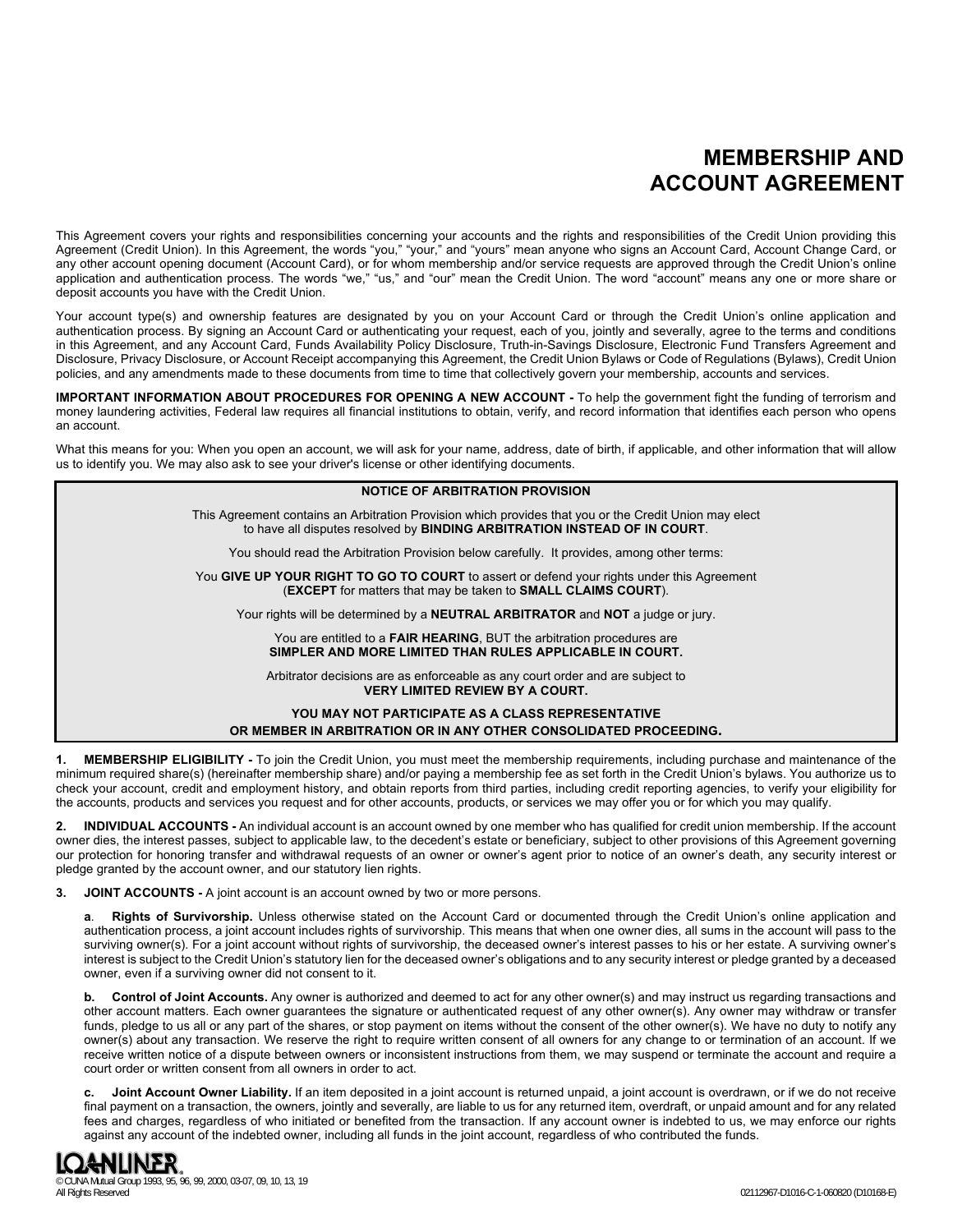**4. BENEFICIARY ACCOUNT DESIGNATIONS -** A beneficiary account designation is an instruction to the Credit Union that an account so designated is payable to the owner(s) during his, her, or their lifetimes and, when the last account owner dies, is payable to all surviving beneficiaries designated on your Account Card. Each such beneficiary shall separately own his/her equal share; the account will be divided equally among surviving beneficiaries upon the last surviving owner's death. Any beneficiary designation shall not apply to Individual Retirement Accounts (IRAs). We are not obligated to notify any beneficiary of the existence of any account nor the vesting of the beneficiary's interest in any account, except as otherwise provided by law. This paragraph does not apply to an account held on behalf of or in the name of a trust.

**5. ACCOUNTS FOR MINORS -** We may require any account established by a minor to be a joint account with an owner who has reached the age of majority under state law and who shall, to the extent permitted by state law, be jointly and severally liable to us for any returned item, overdraft, or unpaid amount on such account and for any related fees and charges. We may pay funds directly to the minor without regard to his or her minority. Unless a guardian or parent is an account owner, the guardian or parent shall not have any account access rights. We have no duty to inquire about the use or purpose of any transaction except as required by applicable law. We will not change the account status when the minor reaches the age of majority unless the change is authorized in writing by all account owners.

**6. UNIFORM TRANSFERS TO MINORS ACCOUNT -** A Uniform Transfers to Minors Account (UTMA) is an individual account created by a custodian who deposits funds as an irrevocable gift to a minor. The minor to whom the gift is made is the beneficiary of the custodial property in the account. The custodian has possession and control of the account for the exclusive right and benefit of the minor and, barring a court order otherwise, is the only party authorized to make deposits, withdrawals, or close the account. We have no duty to inquire about the use or purpose of any transaction except as required by applicable law. If the custodian dies, we may suspend the account until we receive instructions from any person authorized by law to withdraw funds or a court order authorizing withdrawals.

**7. AGENCY DESIGNATION ON AN ACCOUNT -** An agency designation on an account is an instruction to us that the owner authorizes another person to make transactions as agent for the account owner regarding the accounts designated. An agent has no ownership interest in the account(s) or credit union voting rights. We have no duty to inquire about the use or purpose of any transaction made by the agent except as required by applicable law.

**8. DEPOSIT OF FUNDS REQUIREMENTS -** Funds may be deposited to any account, in any manner approved by the Credit Union in accordance with the requirements set forth in the Truth-in-Savings Disclosure. Deposits made by mail, at night depositories, or at unstaffed facilities are not our responsibility until we receive them. We reserve the right to refuse or to return any deposit.

**a. Endorsements.** We may accept transfers, checks, drafts, and other items for deposit into any of your accounts if they are made payable to, or to the order of, one or more account owners even if they are not endorsed by all payees. You authorize us to supply missing endorsements of any owners if we choose. If a check, draft, or item that is payable to two or more persons is ambiguous as to whether it is payable to either or both, we may process the check, draft, or item as though it is payable to either person. If an insurance, government, or other check or draft requires an endorsement, we may require endorsement as set forth on the item. Endorsements must be made on the back of the check or draft within 1½ inches of the top edge, although we may accept endorsements outside this space. However, any loss we incur from a delay or processing error resulting from an irregular endorsement or other markings by you or any prior endorser will be your responsibility. If we offer a remote deposit capture service and you have been approved to use the service to make deposits to your account, you agree that, prior to transmitting check or draft images, you will restrictively endorse each original check or draft in accordance with any other agreement with us that governs this service.

**b. Collection of Items.** We act only as your agent and we are not responsible for handling items for deposit or collection beyond the exercise of ordinary care. We are not liable for the loss of an item in transit or the negligence of any correspondent. Each correspondent will only be liable for its own negligence. We may send any item for collection. Items drawn on an institution located outside the United States are handled on a collection basis only. You waive any notice of nonpayment, dishonor, or protest regarding items we purchase or receive for credit or collection to your account. We reserve the right to pursue collection of previously dishonored items at any time, including giving a payor financial institution extra time beyond any midnight deadline limits.

**c. Restrictive Legends.** Some checks and drafts contain restrictive legends or similar limitations on the front of the item. Examples of restrictive legends include "two signatures required," "void after 60 days," and "not valid over \$500.00." We are not liable for payment of any check or draft contrary to a restrictive legend or other limitation contained in or on the item unless we have specifically agreed in writing to the restriction or limitation.

**d. Final Payment.** All checks, drafts, automated clearinghouse (ACH) transfers or other items credited to your account are provisional until we receive final payment. If final payment is not received, we may charge your account for the amount of such items and impose a returned item fee on your account. Any collection fees we incur may be charged to your account. We reserve the right to refuse or return any item or fund transfer.

**e. Direct Deposits.** We may offer direct deposit services, including preauthorized deposits (e.g., payroll checks, Social Security or retirement checks, or other government checks) or preauthorized transfers from other accounts. You must authorize direct deposits or preauthorized transfers by completing a separate authorization document. You must notify us if you wish to cancel or change a direct deposit or preauthorized transfer. Any cancellation or change will become effective once we receive notice from you and have a reasonable period of time to act on your request. If your account is overdrawn, you authorize us to deduct the amount your account is overdrawn from any deposit, including deposits of government payments or benefits. If we are required to reimburse the U.S. Government for any benefit payment directly deposited into your account, we may deduct the amount returned from any of your accounts, unless prohibited by law.

**f. Crediting of Deposits.** Deposits will be credited to your account on the day we consider them received as stated in our Funds Availability Policy Disclosure.

# **9. ACCOUNT ACCESS**

**a. Authorized Signature.** Your signature on the Account Card, or authentication and approval of your account, authorizes your account access. We will not be liable for refusing to honor any item or instruction if we believe the signature is not genuine. If you have authorized the use of a facsimile signature, we may honor any check or draft that appears to bear your facsimile signature, even if it was made by an unauthorized person. You authorize us to honor transactions initiated by a third person to whom you have given your account information, even if you do not authorize a particular transaction.

**b. Access Options.** You may access your account(s) in any manner we permit including, for example, in person at one of our branch offices, at an ATM or point-of-sale device, or by mail, telephone, automatic transfer, internet access or mobile application. We may return as unpaid any check or draft drawn on a form we do not provide, and you are responsible for any losses, expenses or fees we incur as a result of handling such a check or draft. We have the right to review and approve any form of power of attorney and may restrict account withdrawals or transfers. We may refuse to honor a power of attorney if our refusal is conducted in accordance with applicable state law.

**c. Credit Union Examination.** We may disregard any information on any check or draft other than the signature of the drawer, the amount of the item, and any magnetic encoding. You agree that we do not fail to exercise ordinary care in paying an item solely because our procedures do not provide for sight examination of items.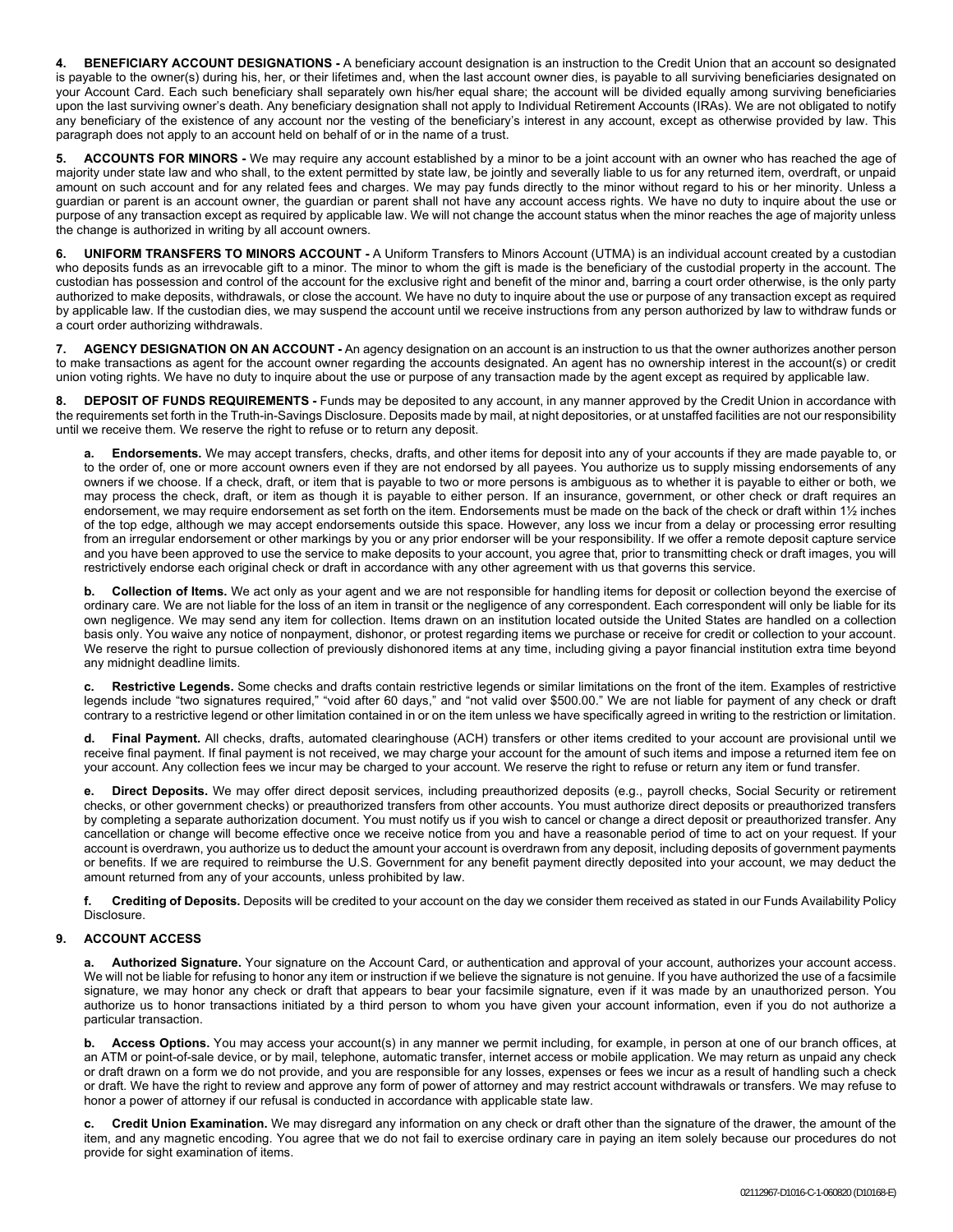**10. FUND TRANSFERS -** Fund transfers we permit that are subject to Article 4A of the Uniform Commercial Code, such as wire transfers, will be subject to such provisions of the Uniform Commercial Code as enacted by the state where the main office of the Credit Union is located, except as otherwise provided in this Agreement. ACH transfers are subject to rules of the National Automated Clearinghouse Association (NACHA). We may execute certain requests for fund transfers by Fedwire which are subject to the Federal Reserve Board's Regulation J.

Authorization for Transfers/Debiting of Accounts. You may make or order fund transfers to or from your account. We will debit your account for the amount of a fund transfer from your account and will charge your account for any fees related to the transfer.

**b. Right to Refuse to Make Transfers/Limitation of Liability.** Unless we agree otherwise in writing, we reserve the right to refuse to execute any payment order to transfer funds to or from your account. We are not obligated to execute any payment order to transfer funds out of your account if the amount of the requested transfer plus applicable fees exceeds the available balance in your account. We are not liable for errors, delays, interruptions or transmission failures caused by third parties or circumstances beyond our control including mechanical, electronic or equipment failure. In addition, we will not be liable for consequential, special, punitive or indirect loss or damage you may incur in connection with fund transfers to or from your account.

**c. No Notice Required.** We will not provide you with notice when fund transfers are credited to your account. You will receive notice of such credits on your account statements. You may contact us to determine whether a payment has been received.

**d. Interest Payments.** If we fail to properly execute a payment order and such action results in a delay in payment to you, we will pay you dividends or interest, whichever applies to your account, for the period of delay as required by applicable law. You agree that the dividend or interest rate paid to you will be based on the lowest nominal dividend or interest rate we were paying on any account during that period.

**e. Provisional Credit for ACH Transactions.** We may provisionally credit your account for an ACH transfer before we receive final settlement. If we do not receive final settlement, we may reverse the provisional credit or require you to refund us the amount provisionally credited to your account, and the party originating the transfer will not be considered to have paid you.

**f. Payment Order Processing and Cut-off Times.** Payment orders we accept will be executed within a reasonable time of receipt. Unless we have agreed otherwise in writing, a payment order may not necessarily be executed on the date it is received or on a particular date you specify. Cutoff times may apply to the receipt, execution and processing of fund transfers, payment orders, cancellations, and amendments. Fund transfers, payment orders, cancellations, and amendments received after a cut-off time may be treated as having been received on the next fund transfer business day. Information about any cut-off times is available upon request. From time to time, we may need to temporarily suspend processing of a transaction for greater scrutiny or verification in accordance with applicable law. This action may affect settlement or availability of the transaction.

**g. Identifying Information.** If your payment order identifies the recipient and any financial institution by name and account or other identifying number, the Credit Union and any other financial institutions facilitating the transfer may rely strictly on the account or other identifying number, even if the number identifies a different person or financial institution.

**h. Amendments and Cancellations of Payment Orders.** Any account owner may amend or cancel a payment order regardless of whether that person initiated the order. We may refuse requests to amend or cancel a payment order that we believe will expose the Credit Union to liability or loss. Any request to amend or cancel a payment order that we accept will be processed within a reasonable time after it is received. You agree to hold us harmless from and indemnify us for all losses and expenses resulting from any actual or attempted amendment or cancellation of a payment order.

**i. Security Procedures.** We may require you to follow a security procedure to execute, amend or cancel a payment order so that we may verify the authenticity of the order, amendment or cancellation. You agree that the security procedure established by separate agreement between you and the Credit Union is commercially reasonable. If you refuse to follow a commercially reasonable security procedure that we offer, you agree to be bound by any payment order, whether authorized or not, that is issued in your name and accepted by us in good faith in accordance with the security procedure you choose.

**j. Duty to Report Unauthorized or Erroneous Fund Transfers.** You must exercise ordinary care to identify and report unauthorized or erroneous fund transfers on your account. You agree that you will review your account(s) and periodic statement(s). You further agree you will notify us of any unauthorized or erroneous transfers within the time frames described in the "Statements" section of this Agreement.

**k. Recording Telephone Requests.** You agree that we may record payment order, amendment and cancellation requests as permitted by applicable law.

**l. Remittance Transfers.** A "remittance transfer" is an electronic transfer of funds of more than \$15.00 which is requested by a sender and sent to a designated recipient in a foreign country by a remittance transfer provider. If we act as a remittance transfer provider and conduct a remittance transfer(s) on your behalf, the transaction(s) will be governed by 12 C.F.R. part 1005, subpart B - Requirements for remittance transfers. Terms applicable to such transactions may vary from those disclosed herein and will be disclosed to you at the time such services are requested and rendered in accordance with applicable law.

**11. ACCOUNT RATES AND FEES -** We pay account earnings and assess fees against your account as set forth in the Truth-in-Savings Disclosure and Schedule of Fees and Charges. We may change the Truth-in-Savings Disclosure or Schedule of Fees and Charges at any time and will notify you as required by law.

# **12. TRANSACTION LIMITATIONS**

**a. Withdrawal Restrictions.** We will pay checks or drafts, permit withdrawals, and make transfers from the available balance in your account. The availability of funds in your account may be delayed as described in our Funds Availability Policy Disclosure. We may also pay checks or drafts, permit withdrawals, and make transfers when you have an insufficient available balance in your account if you have established an overdraft protection plan or, if you do not have such a plan with us, in accordance with our overdraft payment policy.

We may refuse to allow a withdrawal in some situations and will advise you accordingly if, for example: (1) there is a dispute between account owners (unless a court has ordered the Credit Union to allow the withdrawal); (2) a legal garnishment or attachment is served; (3) the account secures any obligation to us; (4) required documentation has not been presented; or (5) you fail to repay a credit union loan on time. We may require you to give written notice of 7 to 60 days before any intended withdrawals.

**b. Transfer Limitations.** We may limit the dollar amount or the number of transfers from your account. Please consult your Truth-in-Savings Disclosure or your Electronic Fund Transfers Agreement and Disclosure.

**13. CERTIFICATE ACCOUNTS -** Any term share, share certificate, time deposit or certificate of deposit account (certificate account), whichever we offer as allowed by applicable federal or state law, is subject to the terms of this Agreement, the Truth-in-Savings Disclosure, the Account Receipt for each account, and any other documents we provide for the account, the terms of which are incorporated herein by reference.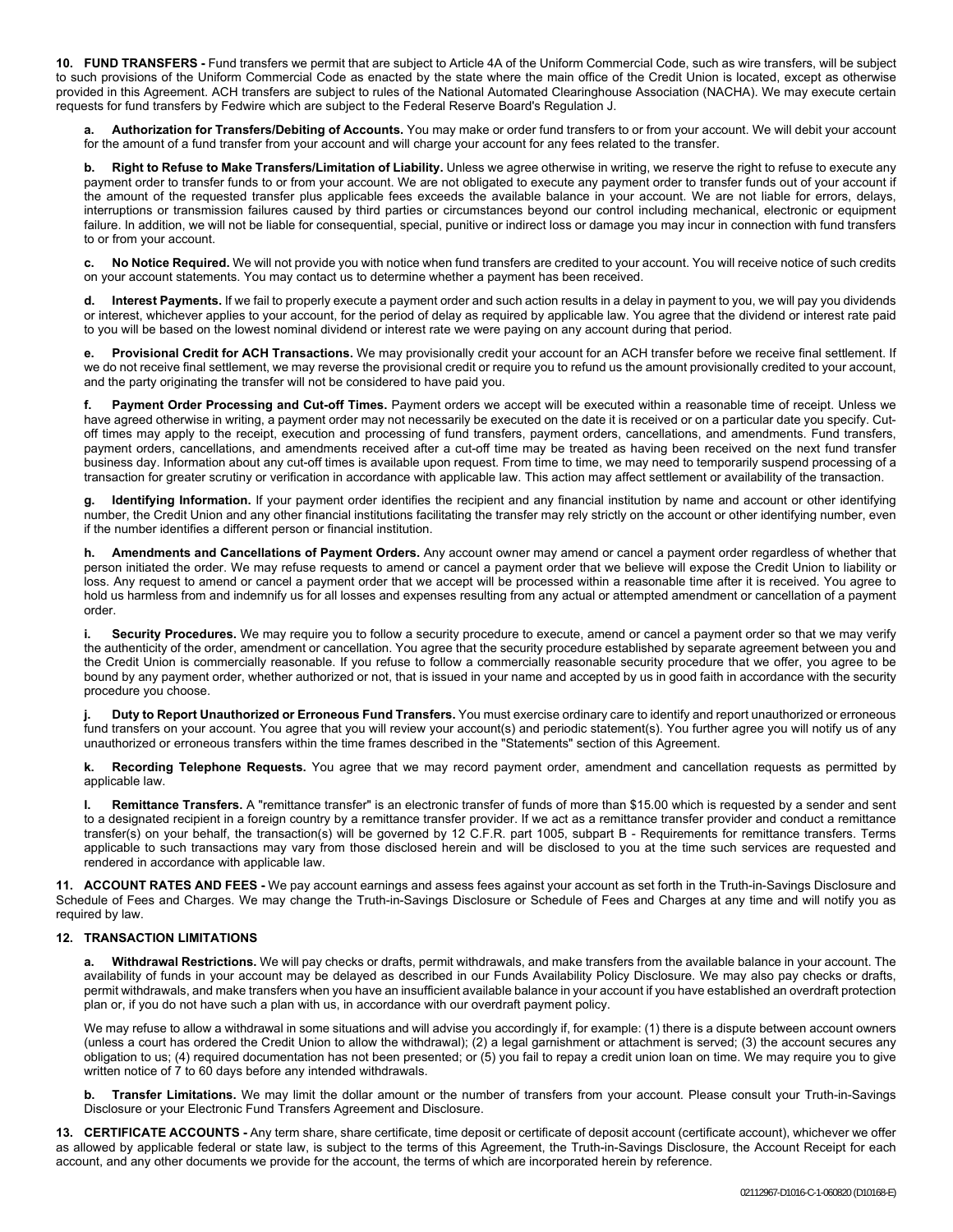# **14. OVERDRAFTS**

**a. Payment of Overdrafts.** If, on any day, the available balance in your share or deposit account is not sufficient to pay the full amount of a check, draft, transaction, or other item, plus any applicable fee, that is posted to your account, we may return the item or pay it, as described below. The Credit Union's determination of an insufficient available account balance may be made at any time between presentation and the Credit Union's midnight deadline with only one review of the account required. We do not have to notify you if your account does not have a sufficient available balance in order to pay an item. Your account may be subject to a fee for each item regardless of whether we pay or return the item. We may charge a fee each time an item is submitted or resubmitted for payment; therefore, you may be assessed more than one fee as a result of a returned item and resubmission(s) of the returned item.

If we offer standard overdraft services, this service allows us to authorize payment for the following types of transactions regardless of whether your share or deposit account has sufficient funds: (1) share drafts/checks and other transactions made using your checking account, except as otherwise described below; (2) automatic bill payments; (3) and ACH transactions. For ATM and one-time debit card transactions, you must affirmatively consent to such coverage. Without your consent, the Credit Union may not authorize and pay an ATM or one-time debit card transaction that will result in insufficient funds in your account. If you have established a service linking your share or deposit account with other individual or joint accounts, you authorize us to transfer funds from another account of yours to cover an insufficient item, including transfers from a share or deposit account, an overdraft line-of-credit account, or other account you so designate. Services and fees for these transactions are shown in the document the Credit Union uses to capture your affirmative consent and the Schedule of Fees and Charges.

Except as otherwise agreed in writing, if we exercise our right to use our discretion to pay such items that result in an insufficiency of funds in your account, we do not agree to pay them in the future and may discontinue coverage at any time without notice. If we pay these items or impose a fee that results in insufficient funds in your account, you agree to pay the insufficient amount, including the fee assessed by us, in accordance with our standard overdraft services or any other service you may have authorized with us or, if you do not have such protections with us, in accordance with any overdraft payment policy we have, as applicable.

**b. How Transactions are Posted to Your Account.** Basically, there are two types of transactions that affect your account: credits (deposits of money into your account) and debits (payments out of your account). It is important to understand how each is applied to your account so that you know how much money you have and how much is available to you at any given time. This section explains generally how and when we post transactions to your account.

**Credits.** Deposits are generally added to your account when we receive them. However, in some cases when you deposit a check, the full amount of the deposit may not be available to you at the time of deposit. Please refer to the Funds Availability Policy Disclosure for details regarding the timing and availability of funds from deposits.

**Debits.** There are several types of debit transactions. Common debit transactions are generally described below. Keep in mind that there are many ways transactions are presented for payment by merchants, and we are not necessarily in control of when transactions are received.

- **• Checks.** When you write a check, it is processed through the Federal Reserve system. We receive data files of cashed checks from the Federal Reserve each day. The checks drawn on your account are compiled from these data files and paid each day. We process the payments from low to high dollar value.
- **• ACH Payments.** We receive data files every day from the Federal Reserve with Automated Clearing House (ACH) transactions. These include, for example, automatic bill payments you have authorized. ACH transactions for your account are posted throughout the day in order of receipt.
- **• PIN-Based Debit Card Purchase Transactions.** These are purchase transactions using your debit card for which a merchant may require you to enter your personal identification number (PIN) at the time of sale. They are processed through a PIN debit network. These transactions are similar to ATM withdrawal transactions because the money is usually deducted from your account immediately at the time of the transaction. However, depending on the merchant, a PIN-based transaction may not be immediately presented for payment.
- **• Signature-Based Debit Card Purchase Transactions.** These are purchase transactions using your debit card that are processed through a signature-based network. Rather than entering a PIN, you typically sign for the purchase; however, merchants may not require your signature for certain transactions. Merchants may seek authorization for these types of transactions. The authorization request places a hold on funds in your account when the authorization is completed. The "authorization hold" will reduce your available balance by the amount authorized but will not affect your actual balance. The transaction is subsequently processed by the merchant and submitted to us for payment. This can happen hours or sometimes days after the transaction, depending on the merchant and its payment processor. These payment requests are received in real time throughout the day and are posted to your account when they are received.

The amount of an authorization hold may differ from the actual payment because the final transaction amount may not yet be known to the merchant when you present your card for payment. For example, if you use your debit card at a restaurant, a hold will be placed in an amount equal to the bill presented to you; but when the transaction posts, it will include any tip that you may have added to the bill. This may also be the case where you present your debit card for payment at gas stations, hotels and certain other retail establishments. We cannot control how much a merchant asks us to authorize, or when a merchant submits a transaction for payment.

This is a general description of certain types of transactions. These practices may change, and we reserve the right to pay items in any order we choose as permitted by law.

**c. Understanding Your Account Balance.** Your checking account has two kinds of balances: the actual balance and the available balance. Your actual balance reflects the full amount of all deposits to your account as well as payment transactions that have been posted to your account. It does not reflect checks you have written and are still outstanding or transactions that have been authorized but are still pending. Your available balance is the amount of money in your account that is available for you to use. Your available balance is your actual balance less: (1) holds placed on deposits; (2) holds on debit card or other transactions that have been authorized but are not yet posted; and (3) any other holds, such as holds related to pledges of account funds and minimum balance requirements or to comply with court orders. We use your available balance to determine whether there are sufficient funds in your account to pay items, including checks and drafts, as well as ACH, debit card and other electronic transactions. Pending transactions and holds placed on your account may reduce your available balance and may cause your account to become overdrawn regardless of your actual balance. In such cases, subsequent posting of the pending transactions may further overdraw your account and be subject to additional fees. You should assume that any item which would overdraw your account based on your available balance may create an overdraft. You may check your available balance online at www.communitywestcu.org, at an ATM, by visiting a credit union branch or by calling us at 844-348- 8960.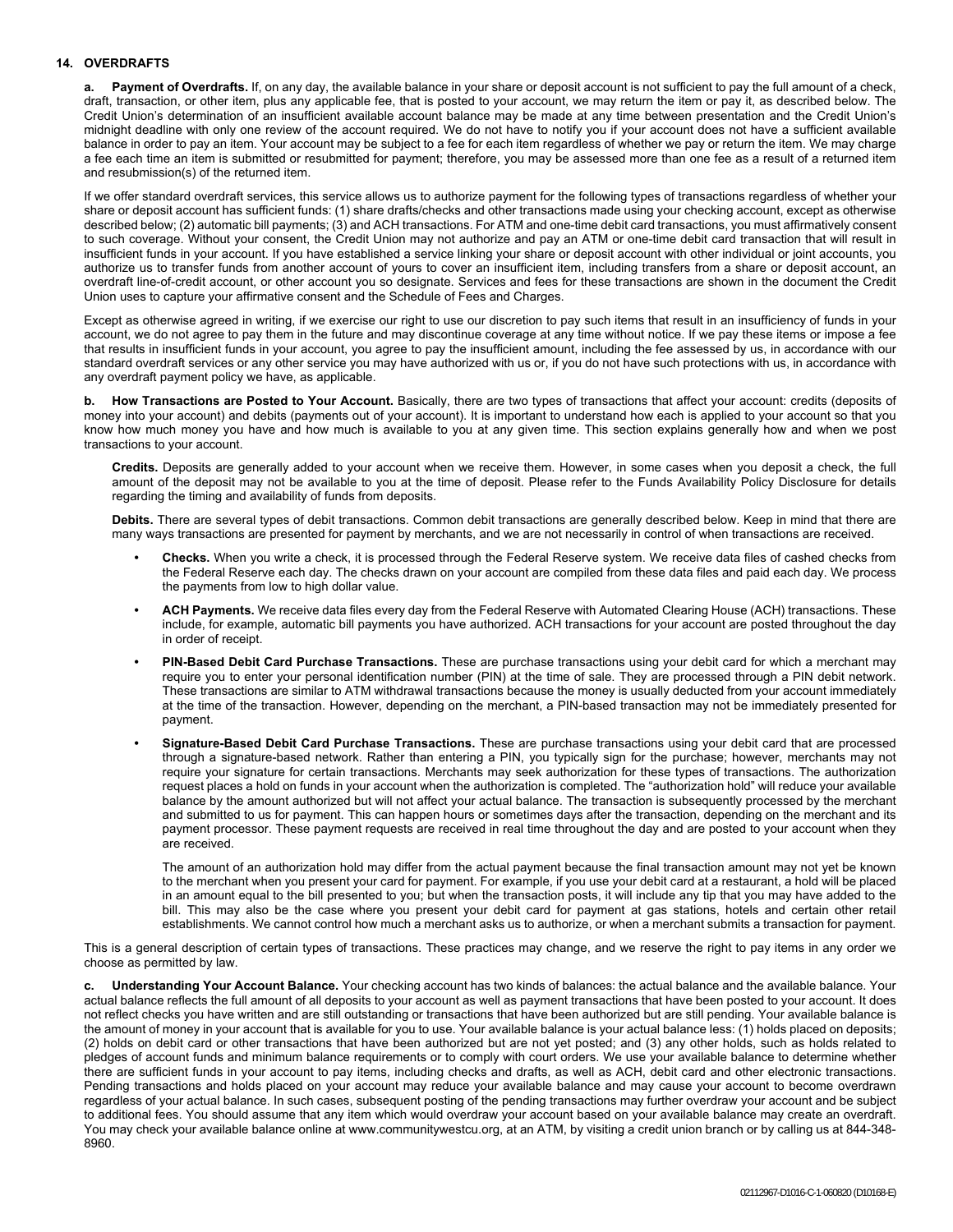**15. POSTDATED AND STALEDATED CHECKS OR DRAFTS -** You agree not to issue any check or draft that is payable on a future date (postdated). If you do draw or issue a check or draft that is postdated and we pay it before that date, you agree that we shall have no liability to you for such payment. You agree not to deposit checks, drafts, or other items before they are properly payable. We are not obligated to pay any check or draft drawn on your account that is presented more than six months past its date; however, if the check or draft is paid against your account, we will have no liability for such payment.

# **16. STOP PAYMENT ORDERS**

**a. Stop Payment Order Request.** Any owner may request a stop payment order on any check or draft drawn on the owner's account. To be binding, the order must accurately describe the check or draft, including the exact account number, check or draft number, and amount of the check or draft. This exact information is necessary for the Credit Union to identify the check or draft. If we receive incorrect or incomplete information, we will not be responsible for failing to stop payment on the check or draft. In addition, we must receive sufficient advance notice of the stop payment order to allow us a reasonable opportunity to act on it. If we recredit your account after paying a check or draft over a valid and timely stop payment order, you agree to sign a statement describing the dispute with the payee, to assign to us all of your rights against the payee or other holders of the check or draft, and to assist us in any legal action.

Stop payment orders for preauthorized debit transactions from your account are governed by Regulation E. Please refer to the Electronic Fund Transfers Agreement and Disclosure for rules regarding stop payments on preauthorized debit transactions.

**b. Duration of Order.** You may make an oral stop payment order which will lapse within 14 calendar days unless you confirm it in writing, or in a record if allowed by applicable law, within that time. A written stop payment order is effective for six months and may be renewed for additional sixmonth periods by submitting a renewal request in writing, or in a record if allowed by applicable law, before the stop payment order then in effect expires. We do not have to notify you when a stop payment order expires.

**c. Liability.** Fees for stop payment orders are set forth in the Truth-in-Savings Disclosure or Schedule of Fees and Charges. You may not stop payment on any certified check, cashier's check, teller's check, or any other check, draft, or payment guaranteed by us. Although payment of an item may be stopped, you may remain liable to any item holder, including us. You agree to indemnify and hold the Credit Union harmless from all costs, including attorney's fees and all damages or claims related to our refusal to pay an item, as well as claims of any joint account owner or of any payee or endorsee for failing to stop payment of an item as a result of incorrect information provided by you.

**17. CREDIT UNION LIABILITY -** If we do not properly complete a transaction according to this Agreement, we will be liable for your losses or damages not to exceed the amount of the transaction, except as otherwise provided by law. We will not be liable if, for example: (1) your account contains an insufficient available balance for the transaction; (2) circumstances beyond our control prevent the transaction; (3) your loss is caused by your or another financial institution's negligence; or (4) your account funds are subject to legal process or other claim. We will not be liable for consequential damages, except liability for wrongful dishonor. We are not responsible for a check or draft that is paid by us if we acted in a commercially reasonable manner and exercised ordinary care. We exercise ordinary care if our actions or nonactions are consistent with applicable state law, Federal Reserve regulations and operating letters, clearinghouse rules, and general financial institution practices followed in the area we serve. You grant us the right, in making payments of deposited funds, to rely exclusively on the form of the account and the terms of this Agreement. Any conflict regarding what you and our employees say or write will be resolved by reference to this Agreement.

**18. CHECKS OR DRAFTS PRESENTED FOR PAYMENT IN PERSON -** We may refuse to accept any check or draft drawn on your account that is presented for payment in person. Such refusal shall not constitute a wrongful dishonor of the check or draft, and we shall have no liability for refusing payment. If we agree to cash a check or draft that is presented for payment in person, we may require the presenter to pay a fee. Any applicable check or draft cashing fees are stated in the Schedule of Fees and Charges.

**19. REMOTELY CREATED CHECKS OR DRAFTS -** For purposes of this paragraph, "account" means a transaction account, credit account, or any other account on which checks or drafts may be drawn. A remotely created check or draft is a check or draft created by someone other than the person on whose account the check or draft is drawn. A remotely created check or draft is generally created by a third party payee as authorized by the owner of the account on which the check or draft is drawn. Authorization is usually made over the telephone or through online communication. The owner of the account does not sign a remotely created check or draft. In place of the owner's signature, the remotely created check or draft usually bears a statement that the owner authorized the check or draft or bears the owner's printed or typed name. If you authorize a third party to draw a remotely created check or draft against your account, you may not later revoke or change your authorization. It is your responsibility to resolve any authorization issues directly with the third party. We are not required to credit your account and may charge against your account any remotely created check or draft for which the third party has proof of your authorization.

**20. PLEDGE, RIGHT OF OFFSET AND STATUTORY LIEN -** Unless prohibited by law, you pledge and grant as security for all obligations you may have now or in the future, except obligations secured by your principal residence, all shares and dividends and all deposits and interest, if any, in all accounts you have with us now and in the future. If you pledge a specific dollar amount in your account(s) for a loan, we will freeze the funds in your account(s) to the extent of the outstanding balance of the loan or, if greater, the amount of the pledge if the loan is a revolving loan. Otherwise, funds in your pledged account(s) may be withdrawn unless you are in default. You agree we have the right to offset funds in any of your accounts against the obligation owed to us. Federal or state law (depending upon whether we have a federal or state charter) gives us a lien on all shares and dividends and all deposits and interest, if any, in accounts you have with us now and in the future. Except as limited by federal or state law, the statutory lien gives us the right to apply the balance of all your accounts to any obligation on which you are in default. After you are in default, we may exercise our statutory lien rights without further notice to you.

**Your pledge and our statutory lien rights will allow us to apply the funds in your account(s) to what you owe when you are in default, except as limited by federal or state law.** If we do not apply or offset the funds in your account(s) to satisfy your obligation, we may place an administrative freeze on your account(s) in order to protect our statutory lien rights and may apply or offset the funds in your account(s) to the amount you owe us at a later time. The statutory lien and your pledge do not apply to any Individual Retirement Account or any other account that would lose special tax treatment under federal or state law if given as security. By not enforcing our right to apply or offset funds in your account(s) to your obligations that are in default, we do not waive our right to enforce these rights at a later time.

**21. LEGAL PROCESS -** If any legal action is brought against your account, we may pay out funds according to the terms of the action or refuse any payout until the dispute is resolved, as permitted by law. Any expenses or attorney fees we incur responding to legal process may be charged against your account without notice, unless prohibited by law. Any legal process against your account is subject to our lien and security interest.

**22. ACCOUNT INFORMATION -** Upon request, we will give you the name and address of each agency from which we obtain a credit report regarding your account. We agree not to disclose account information to third parties except when: (1) it is necessary to complete a transaction; (2) the third party seeks to verify the existence or condition of your account in accordance with applicable law; (3) such disclosure complies with the law or a government agency or court order; or (4) you give us written permission.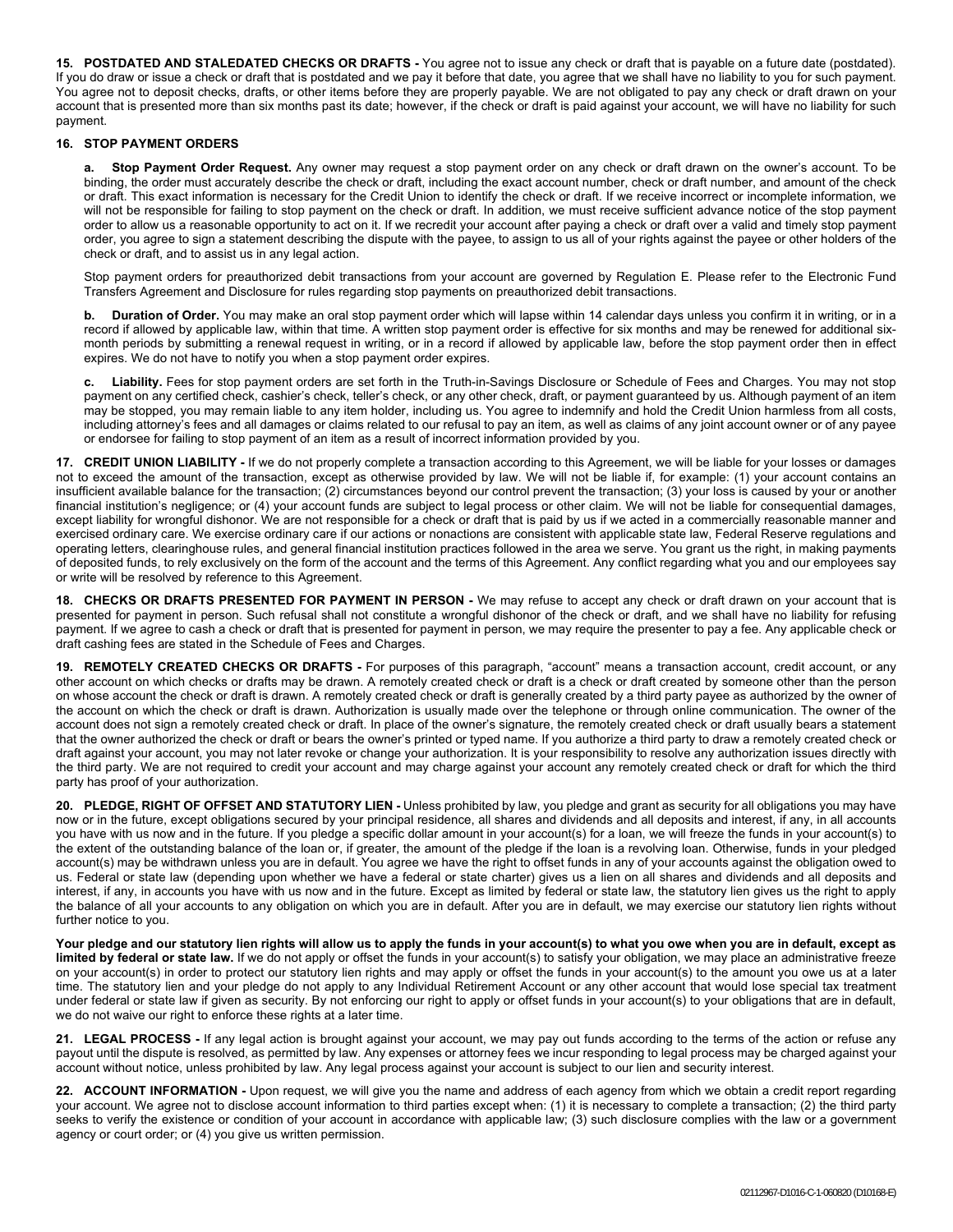# **23. NOTICES**

**a. Name or Address Changes.** You are responsible for notifying us of any name or address change. The Credit Union is only required to attempt to communicate with you at the most recent address you have provided to us. We may require all name and address changes to be provided in writing. If we attempt to locate you, we may impose a service fee as set forth in the Truth-in-Savings Disclosure or Schedule of Fees and Charges.

**b. Notice of Amendments.** Except as prohibited by applicable law, we may change the terms of this Agreement at any time. We will notify you, in a manner we deem appropriate under the circumstances, of any changes in terms, rates or fees as required by law. We reserve the right to waive any terms of this Agreement. Any such waiver shall not affect our right to future enforcement.

**c. Effect of Notice.** Any written notice you give us is effective when we receive it. Any written notice we give to you is effective when it is provided electronically or is deposited in the U.S. mail, postage prepaid and addressed to you at your statement mailing address, and will be effective whether or not received by you. Notice to any account owner is considered notice to all account owners.

**d. Electronic Notices.** If you have agreed to receive notices electronically, we may send you notices electronically and discontinue mailing paper notices to you until you notify us that you wish to reinstate receiving paper notices.

**24. TAXPAYER IDENTIFICATION NUMBER AND BACKUP WITHHOLDING -** You agree that we may withhold taxes from any dividends or interest earned on your account as required by federal, state or local law or regulations. Your failure to furnish a correct Taxpayer Identification Number (TIN) or meet other requirements may result in backup withholding. If your account is subject to backup withholding, we must withhold and pay to the Internal Revenue Service a percentage of dividends, interest, and certain other payments. If you fail to provide your TIN within a reasonable time we may close your account and return the balance to you, less any applicable service fees.

# **25. STATEMENTS**

**a. Contents.** If we provide a periodic statement for your account, you will receive a periodic statement that shows the transactions and activity on your account during the statement period as required by applicable law. If a periodic statement is provided, you agree that only one statement is necessary for joint accounts. For share draft or checking accounts, you understand and agree that your original check or draft, when paid, becomes property of the Credit Union and may not be returned to you, but copies of the check or draft may be retained by us or by payable-through financial institutions and may be made available upon your request. You understand and agree that statements are made available to you on the date they are mailed to you or, if you have requested, on the date they are made available to you electronically. You also understand and agree that checks, drafts, or copies thereof are made available to you on the date the statement is mailed to you or is provided to you electronically, even if the checks or drafts do not accompany the statement.

**b. Examination.** You are responsible for promptly examining each statement upon receiving it and reporting any irregularities to us. If you fail to report any irregularities such as forged, altered, unauthorized, unsigned, or otherwise fraudulent items drawn on your account, erroneous payments or transactions, or other discrepancies that are reflected on your statement within 33 days of the date we sent or otherwise provided the statement to you, we will not be responsible for your loss. We also will not be liable for any items that are forged or altered in a manner not detectable by a reasonable person, including the unauthorized use of facsimile signature equipment.

Unauthorized electronic fund transfers governed by Regulation E are subject to different reporting periods. Please refer to the Electronic Fund Transfers Agreement and Disclosure for reporting requirements pertaining to electronic fund transfers.

**c. Notice to Credit Union.** You agree that the Credit Union's retention of checks or drafts does not alter or waive your responsibility to examine your statements or the time limit for notifying us of any errors. The statement will be considered correct for all purposes, and we will not be liable for any payment made or charge to your account unless you notify us in writing within the above time limit for notifying us of any errors. If you fail to receive a periodic statement, you agree to notify us within 14 days of the time you regularly receive a statement.

**d. Address.** If we mail you a statement, we will send it to the last known address shown in our records. If you have requested to receive your statement electronically, we will send the statement or notice of statement availability to the last e-mail address shown in our records.

**26. INACTIVE ACCOUNTS -** As allowed by applicable law, we may classify your account as inactive or dormant and assess a fee if you have not made any transactions in your account over a specified period of time. The period of inactivity, the fee for servicing an inactive or dormant account, and the minimum balance required to avoid the service fee, if any, are set forth in our Schedule of Fees and Charges. You authorize us to transfer funds from another account of yours to cover any service fees, if applicable. To the extent allowed by law, we reserve the right to transfer the account funds to an account payable or reserve account and to suspend any further account statements. If a deposit or withdrawal has not been made on the account and we have had no other sufficient contact with you within the period specified by state law, the account will then be presumed to be abandoned. Funds in abandoned accounts will be reported and remitted in accordance with state law. Once funds have been turned over to the state, we have no further liability to you for such funds. If you choose to reclaim such funds, you must apply to the appropriate state agency.

**27. SPECIAL ACCOUNT INSTRUCTIONS -** You may request that we facilitate certain trust, will, or court-ordered account arrangements. However, because we do not give legal advice, we cannot counsel you as to which account arrangement most appropriately meets the specific requirements of your trust, will, or court order. If you ask us to follow any instructions that we believe might expose us to claims, lawsuits, expenses, liabilities, or damages, whether directly or indirectly, we may refuse to follow your instructions or may require you to indemnify us or post a bond or provide us with other protection. We may require that account changes requested by you, or any account owner, such as adding or closing an account or service, be evidenced by a signed Account Change Card or other document which evidences a change to an account and accepted by us.

**28. TERMINATION OF ACCOUNT -** We may terminate your account at any time without notice to you or may require you to close your account and apply for a new account if, for example: (1) there is a change in owners or authorized signers; (2) there has been a forgery or fraud reported or committed involving your account; (3) there is a dispute as to the ownership of the account or of the funds in the account; (4) any checks or drafts are lost or stolen; (5) there are excessive returned unpaid items not covered by an overdraft protection plan; (6) there has been any misrepresentation or any other abuse of any of your accounts; (7) we reasonably deem it necessary to prevent a loss to us; or (8) as otherwise permitted by law. You may terminate an individual account by giving written notice. We reserve the right to require the consent of all owners to terminate a joint account. We are not responsible for payment of any check, draft, withdrawal, transaction, or other item after your account is terminated; however, if we pay an item after termination, you agree to reimburse us.

**29. TERMINATION OF MEMBERSHIP; LIMITATION OF SERVICES -** You may terminate your membership by giving us written notice or by withdrawing your minimum required membership share, if any, and closing all of your accounts. You may be expelled from membership for any reason allowed by applicable law. We may restrict account access and services without notice to you when your account is being misused; you have demonstrated conduct which is abusive in nature; as outlined in any policy we have adopted regarding restricting services; or as otherwise permitted by law.

**30. DEATH OF ACCOUNT OWNER -** We may honor all transfer orders, withdrawals, deposits, and other transactions on an account until we know of a member's death. Even with such knowledge, we may continue to pay checks or drafts or honor other payments or transfer orders authorized by the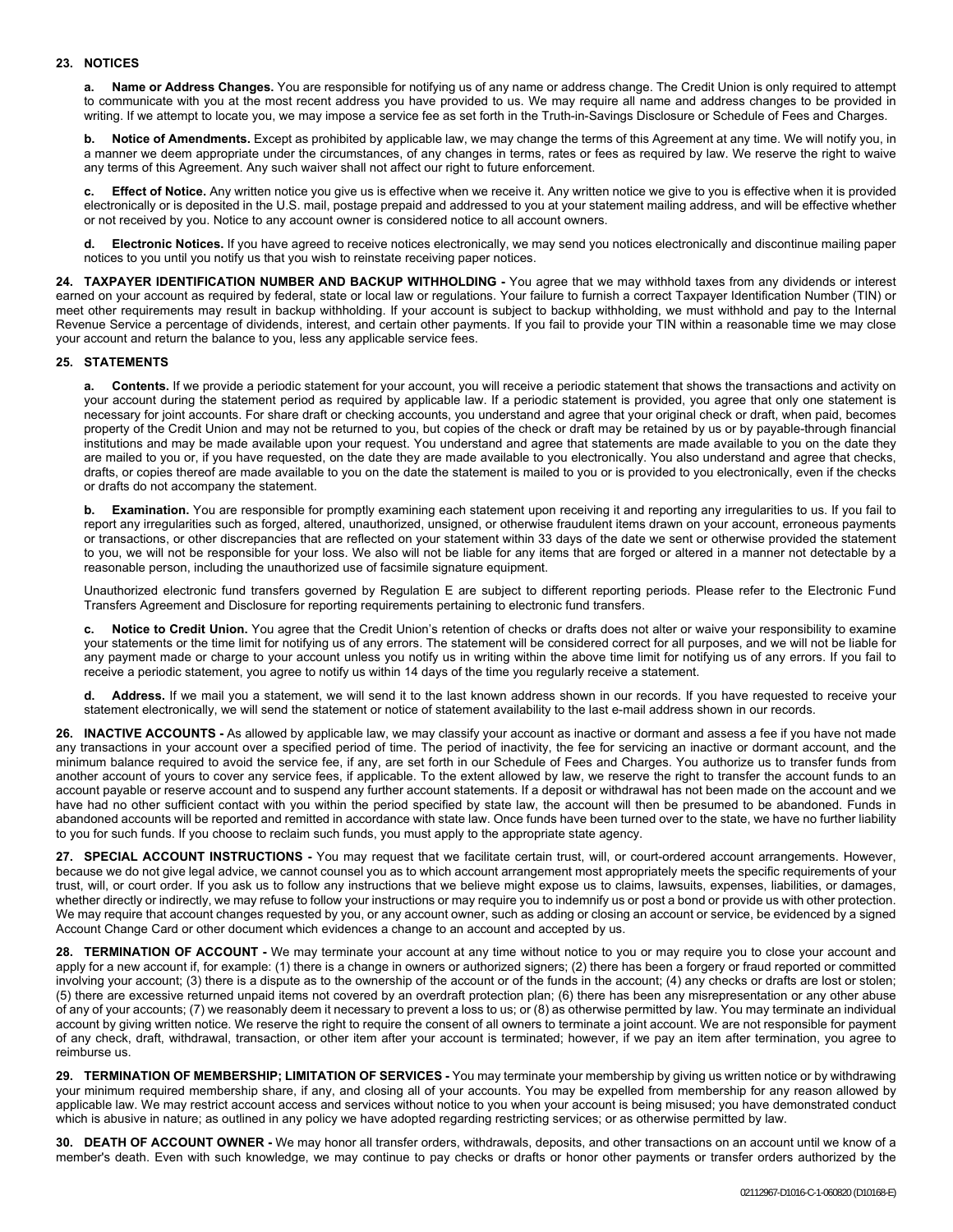deceased member for a period of ten days after the member's death unless we receive instructions from any person claiming an interest in the account to stop payment on the checks, drafts, or other items. We may require anyone claiming a deceased owner's account funds to indemnify us for any losses resulting from our honoring that claim. This Agreement will be binding upon any heirs or legal representatives of any account owner.

**31. UNLAWFUL INTERNET GAMBLING AND OTHER ILLEGAL ACTIVITIES -** You agree that you are not engaged in unlawful internet gambling or any other illegal activity. You agree that you will not use any of your accounts, access devices or services for unlawful internet gambling or other illegal activities. We may terminate your account relationship if you engage in unlawful internet gambling or other illegal activities.

**32. SEVERABILITY -** If a court holds any portion of this Agreement to be invalid or unenforceable, the remainder of this Agreement shall not be invalid or unenforceable and will continue in full force and effect. All headings are intended for reference only and are not to be construed as part of the Agreement.

**33. ENFORCEMENT -** You are liable to us for any losses, costs, or expenses we incur resulting from your failure to follow this Agreement. You authorize us to deduct any such losses, costs, or expenses from your account without prior notice to you. If we bring a legal action to collect any amount due under or to enforce this Agreement, we shall be entitled, subject to applicable law, to payment of reasonable attorney's fees and costs, including fees on any appeal, bankruptcy proceedings, and any post judgment collection actions.

**34. GOVERNING LAW -** This Agreement is governed by the following, as amended from time to time: the Credit Union's bylaws; local clearinghouse and other payment system rules; federal laws and regulations, including applicable principles of contract law; and the laws and regulations of the state of Michigan. As permitted by applicable law, you agree that any legal action regarding this Agreement shall be brought in the county in which the Credit Union is located.

# **35. NEGATIVE INFORMATION NOTICE - We may report information about your loan, share, or deposit accounts to credit bureaus. Late payments, missed payments, or other defaults on your accounts may be reflected in your credit report.**

**36. MONITORING AND RECORDING COMMUNICATIONS -** We may monitor and record communications between you and us, including telephone conversations, electronic messages, electronic records, or other data transmissions that affect your accounts or other products and services. Except as otherwise prohibited by applicable law, you agree we may monitor and record such communications without your approval or further notice to you.

**37. ELECTRONIC CONSENT FOR RECORD RETENTION -** Having entered into a credit or banking relationship with Community West Credit Union ("Credit Union"), you accept the following:

- You hereby consent to the use of electronic record retention of all documents pertaining to any transactions at the Credit Union (the "Records").
- You have been advised of your right or option to have the Records provided or made available in paper form.
- You acknowledge that you will not have electronic access to the Records, but that upon request an additional paper copy of the Records may be obtained without charge.
- This Consent does not affect the content or timing of any disclosure or other record required to been provided or made available to you under any statute, regulation, or other rule of law.

You acknowledge having read the above Electronic Consent for Record Retention, and having understood the contents thereof.

**38. CONSENT TO CONTACT -** By signing or otherwise authenticating an Account Card, you agree we and/or our third-party providers, including debt collectors, may contact you by telephone or text message at any telephone number associated with your account, including wireless telephone numbers (i.e. cell phone numbers) which could result in charges to you, in order to service your account or collect any amounts owed to us, excluding any contacts for advertising and telemarketing purposes as prescribed by law. You further agree methods of contact may include use of pre-recorded or artificial voice messages, and/or use of an automatic dialing device. You may withdraw the consent to be contacted on your wireless telephone number(s) at any time by any reasonable means. If you have provided a wireless telephone number(s) on or in connection with any account, you represent and agree you are the wireless subscriber or customary user with respect to the wireless telephone number(s) provided and have the authority to give this consent. Furthermore, you agree to notify us of any change to the wireless telephone number(s) which you have provided to us.

In order to help mitigate harm to you and your account, we may contact you on any telephone number associated with your account, including a wireless telephone number (i.e. cell phone number), to deliver to you any messages related to suspected or actual fraudulent activity on your account, data security breaches or identity theft following a data breach, money transfers or any other exigent messages permitted by applicable law. These contacts will not contain any telemarketing, cross-marketing, solicitation, advertising, or debt collection message of any kind. The contacts will be concise and limited in frequency as required by law. You will have an opportunity to opt-out of such communications at the time of delivery.

**39. PERMITTED TIME FOR FILING A LAWSUIT -** You must file any lawsuit or arbitration against us within one year after the cause of action arises, unless federal or state law or an applicable agreement provides for a shorter time. This limit is in addition to limits on notice as a condition of making a claim.

**40. LIMITATION OF LIABILITY - EXCEPT WHERE REQUIRED BY LAW OR THIS AGREEMENT SPECIFICALLY PROVIDES OTHERWISE, WE WILL NOT BE LIABLE FOR ANY ACTION OR INACTION EXCEPT FOR OUR INTENTIONAL MISCONDUCT OR GROSS NEGLIGENCE. EXCEPT AS MY BE OTHERWISE REQUIRED BY LAW, YOU AGREE THAT IN NO EVENT SHALL THE CREDIT UNION'S LIABILITY TO YOU EXCEED YOUR ACTUAL DAMAGES OR THE SUM OF \$1,000.00, WHICHEVER IS LESS. IN NO EVENT WILL CREDIT UNION BE LIABLE FOR ANY INDIRECT, SPECIAL, CONSEQUENTIAL OR EXEMPLARY DAMAGES, INCLUDING, BUT NOT LIMITED TO, LOSS OF ANTICIPATED PROFITS OR OTHER ECONOMIC LOSS IN CONNECTION WITH OR ARISING OUT OF THIS AGREEMENT.**

**41. BINDING ARBITRATION AND CLASS ACTION WAIVER -** RESOLUTION OF DISPUTES BY ARBITRATION: THIS SECTION CONTAINS IMPORTANT INFORMATION REGARDING YOUR ACCOUNTS AND ALL RELATED SERVICES. IT PROVIDES THAT EITHER YOU OR WE CAN REQUIRE THAT ANY DISPUTES BE RESOLVED BY BINDING ARBITRATION. ARBITRATION REPLACES THE RIGHT TO GO TO COURT, INCLUDING THE RIGHT TO A JURY TRIAL AND THE RIGHT TO PARTICIPATE IN A CLASS ACTION OR SIMILAR PROCEEDING. IN ARBITRATION, THE DISPUTE IS SUBMITTED TO A NEUTRAL PARTY, AN ARBITRATOR, INSTEAD OF A JUDGE OR JURY. ARBITRATION PROCEDURES MAY BE MORE LIMITED THAN RULES APPLICABLE IN COURT.

**Agreement to Arbitrate Disputes.** Either you or we may elect, without the other's consent, to require that any dispute between us concerning your membership, your deposit accounts ("Accounts") and the services related to your membership and Accounts, including but not limited to all disputes that you may raise against us, must be resolved by binding arbitration, except for those disputes specifically excluded below.

**No Class Action or Joinder of Parties.** YOU ACKNOWLEDGE THAT YOU AND WE AGREE THAT NO CLASS ACTION, CLASS-WIDE ARBITRATION, PRIVATE ATTORNEY GENERAL ACTION, OR OTHER PROCEEDING WHERE SOMEONE ACTS IN A REPRESENTATIVE CAPACITY, MAY BE PURSUED IN ANY ARBITRATION OR IN ANY COURT PROCEEDING, REGARDLESS OF WHEN THE CLAIM OR CAUSE OF ACTION AROSE OR ACCRUED, OR WHEN THE ALLEGATIONS OR FACTS UNDERLYING THE CLAIM OR CAUSE OF ACTION OCCURRED. Unless mutually agreed to by you and us, claims of two or more persons may not be joined, consolidated, or otherwise brought together in the same arbitration (unless those persons are joint account holders or beneficiaries on your account and/or related accounts, or parties to a single transaction or related transaction), whether or not the claim may have been assigned.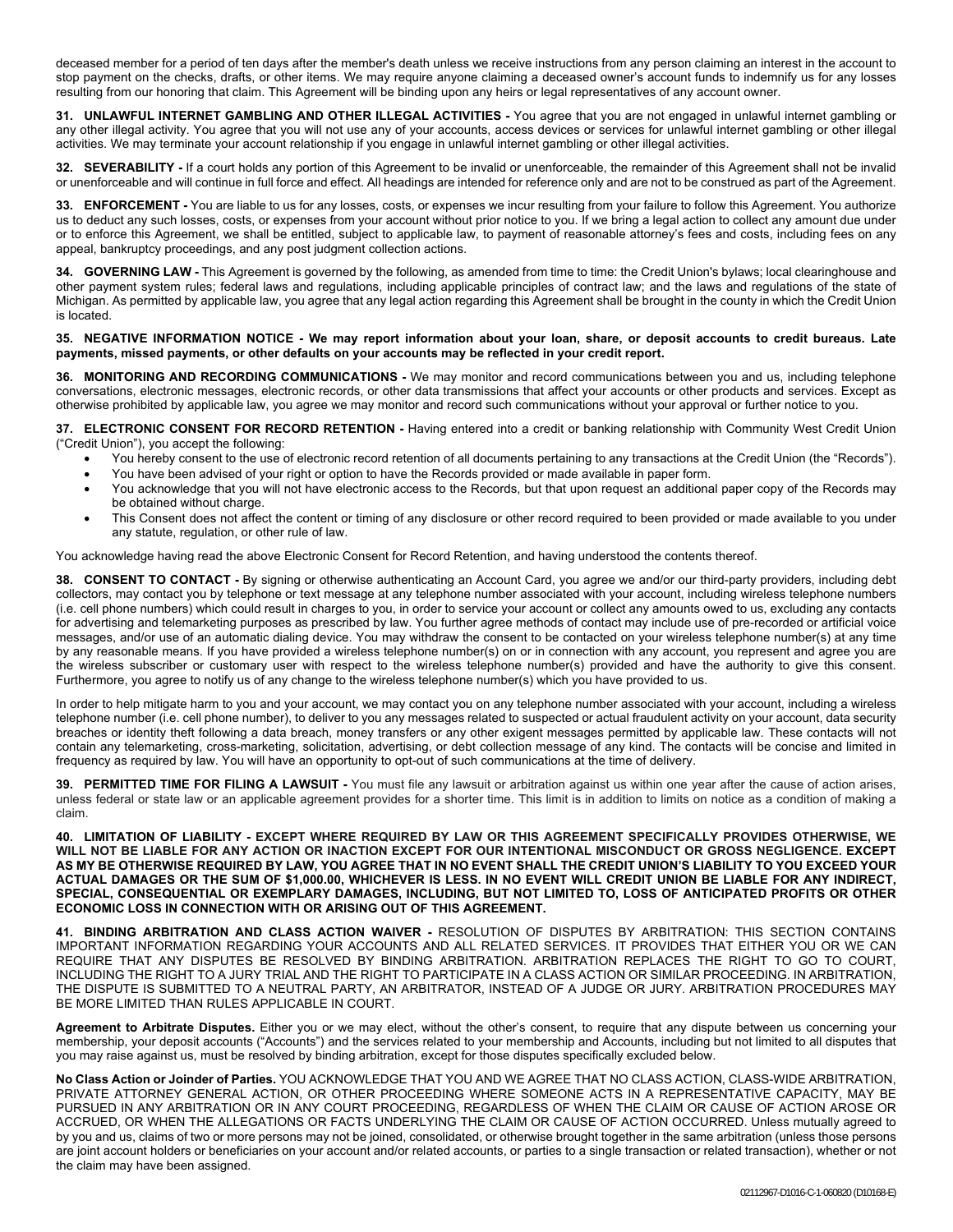#### **Disputes Covered by Arbitration.**

YOU ACKNOWLEDGE THAT IN ARBITRATION THERE WILL BE NO RIGHT TO A JURY TRIAL. Any claim or dispute relating to or arising out of your Accounts or our relationship will be subject to arbitration, regardless of whether that dispute arose before or after your receipt of this notice.

Disputes include claims made as part of a class action, private attorney general or other representative action, it being expressly understood and agreed to that the arbitration of such claims must proceed on an individual (non-class, non-representative) basis and the arbitrator may award relief only on an individual (non-class, non-representative) basis. Disputes also include claims relating to the enforceability or interpretation of any of these arbitration provisions. Any questions about whether disputes are subject to arbitration shall be resolved by interpreting this arbitration provision in the broadest way the law will allow it to be enforced.

All disputes are subject to arbitration, no matter what legal theory they are based on, or what remedy (damages, or injunctive or declaratory relief) they seek. Disputes include any unresolved claims concerning any services relating to your Accounts. Disputes include not only claims made directly by you, but also made by anyone connected with you or claiming through you, such as a joint account holder, account beneficiary, employee, representative, agent, predecessor or successor, heir, assignee, or trustee in bankruptcy. Disputes include not only claims that relate directly to the Credit Union, but also its affiliates, successors, assignees, officers, directors, employees, and agents, and claims for which we may be directly or indirectly liable, even if we are not properly named at the time the claim is made. Disputes include claims based on any theory of law, contract, statute, regulation, tort (including fraud or any intentional tort), or any other legal or equitable ground, and include claims asserted as counterclaims, cross-claims, third-party claims, interpleaders or otherwise; and claims made independently or with other claims. If party initiates a proceeding in court regarding a claim or dispute which is included under this Resolution of Disputes by Arbitration provision, the other party may elect to proceed in arbitration pursuant to this Resolution of Disputes by Arbitration provision.

#### **Disputes Excluded from Arbitration.**

Disputes filed by you or by us individually in a small claims court are not subject to arbitration, so long as the disputes remain in such court and advance only an individual (non-class, non-representative) claim for relief. However, if a matter in small claims court is removed, transferred, or appealed to a nonsmall claims court, that claim shall be subject to this Resolution of Disputes by Arbitration provision. Our Claims or disputes against you arising from your status as a borrower under any loan agreement with the Credit Union or to collect any funds you may owe us are also excluded from this Resolution of Disputes by Arbitration provision.

**Commencing an Arbitration.** The arbitration must be filed with one of the following neutral arbitration forums and follow its rules and procedures for initiating and pursuing an arbitration: American Arbitration Association or JAMS. If you initiate the arbitration, you must notify us in writing at:

Community West Credit Union Attention: Legal Department P.O. Box 8069 Kentwood, MI 49518-8069

If we initiate the arbitration, we will notify you in writing at your last known address on file. You may obtain a copy of the arbitration rules for these forums, as well as additional information about initiating an arbitration by contacting these arbitration forums:

American Arbitration Association 1-800-778-7879 (toll-free) www.adr.org

JAMS 1-800-352-5267 (toll-free) www.jamsadr.com

The arbitration shall be conducted in the same city as the U.S. District Court closest to your home address, unless the parties agree to a different location in writing.

#### **Administration of Arbitration.**

The arbitration shall be decided by a single, neutral arbitrator. The arbitrator will be either a lawyer with at least ten years of experience or a retired or former judge selected in accordance with the rules of the arbitration forum. The arbitrator shall follow procedures and rules of the arbitration forum in effect on the date the arbitration is filed unless those rules and procedures are inconsistent with this arbitration provision, in which case this arbitration provision will prevail. Those provisions and rules may limit the discovery available to you or us. The arbitrator will take reasonable steps to protect customer account information and other confidential information if requested to do so by you or by us. The arbitrator shall decide the dispute in accordance with applicable substantive law consistent with the Federal Arbitration Act and award any damages or other relief provided for under applicable law. The arbitrator will not have the power to award relief to, or against, any person who is not a party to the arbitration. An award in arbitration shall determine the rights and obligations between the named parties only, and only in respect of the claims in arbitration, and shall not have any bearing on the rights and obligations of any other person, or on the resolution of any other dispute. You or we may choose to have a hearing and be represented by counsel. The decision rendered by the arbitrator shall be in writing. At your or our request, the Arbitrator shall issue a written, reasoned decision following applicable law and relief granted must be relief that could be granted by the court under applicable law. Judgment on the arbitration award may be entered by any court of competent jurisdiction.

#### **Costs.**

The party initiating the arbitration shall pay the initial filing fee. If you file the arbitration and an award is rendered in your favor, we will reimburse you for your filing fee. If there is a hearing, We will pay the fees and costs of the arbitration for the first day of that hearing. All other fees and costs will be allocated in accordance with the rules of the arbitration forum. However, we will advance or reimburse filing and other fees if the arbitrator rules that you cannot afford to pay them or finds other good cause for requiring Us to do so, or if you ask us in writing and we determine there is good reason for doing so. Each party shall bear the expense of their respective attorneys, experts, and witnesses and other expenses, regardless of who prevails, but a party may recover any or all costs and expenses from another party if the arbitrator, applying applicable law, so determines.

#### **Right to Resort to Provisional Remedies Preserved.**

Nothing herein shall be deemed to limit or constrain our right to resort to self-help remedies, such as the right of set-off or the right to restrain funds in an account, to interplead funds in the event of a dispute, to exercise any security interest or lien we may hold in property, or to comply with legal process, or to obtain provisional remedies such as injunctive relief, attachment, or garnishment by a court having appropriate jurisdiction; provided, however, that you or we may elect to arbitrate any dispute related to such provisional remedies, except in an action by us against you that has been initiated by Us to collect funds that you may owe to us.